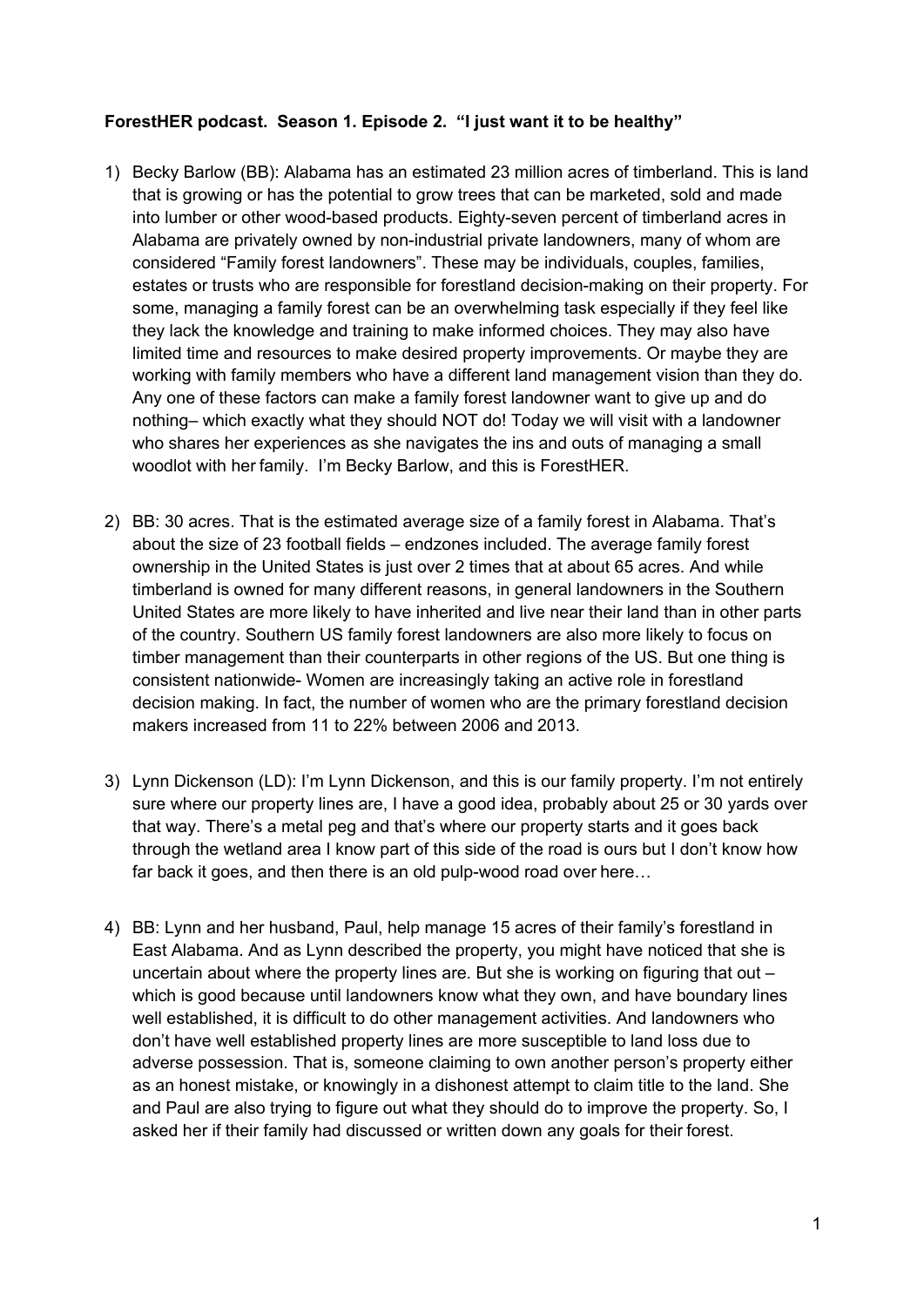- 5) LD: No, we haven't written anything down. Paul never really came down here and did much. It still belongs to his dad, when his dad passes it'll go to Paul, but his brother used to take care of this. He died in 2013? 2014? And from that point until about 2017-2018 nobody came down here and did anything. And the only thing his brother did was hunt down here. But he kept, like this road, he kept cleared. Everything was cleared out, like when limbs fell, like this right here he would take care of it. It got neglected until we started coming down here. And we haven't done much, mostly because we just didn't know where to start. It's overwhelming. You know, when you stand back and look at it, and try to figure out what you want to do and how you want to do it trying to find that starting point is difficult.
- 6) LD: Long term objectives? I just want it to be healthy. I don't know what we actually want to use it for yet, but I think we're still trying to figure that out. I know it'll either be recreational or residential. I am leaning more towards the recreational side of it. Just simply because of what it takes to get down here. In order to make this a home site, we'd have to do a lot of work on the roads first. And right now they're not even wide enough to get the equipment down here to lay a foundation for a house or anything else so… we're also kind of leary of putting to much work and effort into it until his name is added to that deed because he talked about putting a camper down here and "oh well we'll get a septic tank put in." and I was like "no I'm not doing that. If your dad wants to add your name to the deed, not sign it over to you, just add your name to it, I've got no problem with it. But until that's done, I don't want to put a lot of time and effort and money into it because it may not end up going to us when all is said and done. We never know. Until we know for sure, we're not going to do a whole lot. I don't mind doing some thinning and things like that, but I'm not putting a septic tank in for a camper. No, I'm not doing that. Those are the kinds of things we disagree on.
- 7) BB: Conversations with family members about the future of your family's forestland can be difficult, especially if there are multiple people involved. But these conversations are an important part of forest management planning. Talking about goals and objectives helps your family determine what forest management activities are most important and it also helps you think about how the work will get done. Once everyone is on the same page --document the plan in writing. Then, follow up through proper legal channels to leave nothing to chance, and help avoid hard feelings down the road. With that taken care of, families can enjoy doing things they love on the land like wildlife watching, and other forms of recreation as they put the plan into practice.
- 8) LD: We do have a lot of deer, and turkey, woodpecker, owls, there's a couple of hawks that live down in here. I see them flying around every once in a while. One of them is huge. Tons of raccoons. I was down here one time by myself, and I was sitting in that tree stand, and I had an apple, and I had eaten it. And I thought "Well I'm just going to throw the core of it out into the field, but you can't throw from up there. You can't- There's a tree behind you! You it landing, you know, very close to where I was sitting and later on that evening a raccoon came down this road, and I watched him and he stopped, and he sat up, and he smelled that apple, and there were logs over there then, and it was between those logs. And he went over there and he got it and sat there and ate that apple core. And I thought "Oh, how cute! He's so adorable!" And then he climbed up the tree right next to me and stared at me. I thought "Okay. I don't like you anymore." he was just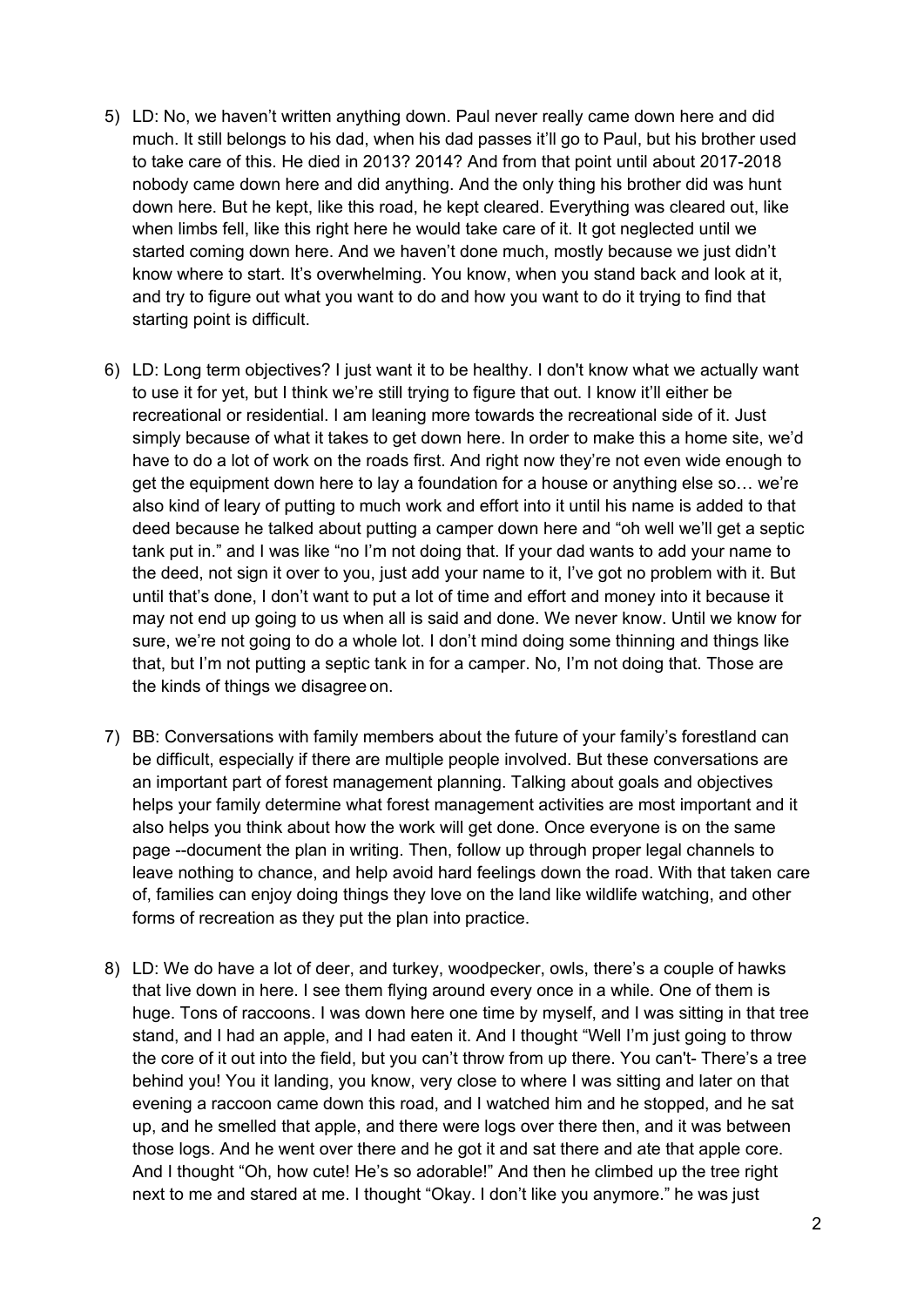above my head and he was only about six feet from me, and he just sat there and looked at me and I thought "Please go away." he finally went further up the tree and got around on the other side of it and I was like "Okay. I feel better now," but I was like "Are you going to jump on my head? What is going to happen here because I'm going to have a heart attack."

- 9) LD: We've tried to get people to come out here and plow this up for us so that we can plant before deer season because we use this as a food plot during the winter, and it's too small. No one wants to come out here and do that. It;s too much effort to get a tractor out here for such a small piece of land to be plowed. And I had a couple different people that I talked to about it last year. One of the actually came out and did look at it, and said he was going to do it, but before he hit the paved road he called me back and said "You know what, it's just really not worth my effort. SO i think it's more feasible for us to find a good used tractor and buy it. And that way we can take care of it ourselves, because I don't think we're really ever going to find anyone that does that for a living that's going to be willing to come and do such a small piece of land. And that's one of the biggest challenges; just to get people out here. The man that came and cleared this for us was somebody that my husband worked with. I think that's the only reason that he did it. You know, it was more as a favor. When you just own a small piece, they don't want to be bothered with it. It's not worth their time.
- 10) BB: Like Lynn and Paul, family forest landowners may decide to do some of the work on their forest themselves - because finding a contractor to work on tracts smaller than 20 acres can sometimes be difficult. And while things like clearing food plots, maintaining forest roads, and basic forest inventories can be done by landowners with the right equipment, larger jobs like getting timber harvests, site preparation work, and tree planting may be more than a landowner wants to take on.
- 11) LD: Probably why we started with that little piece that we had cleared up front there, because we knew we wanted to do that, and we had somebody who was willing to come out and do it so… I wish I had stayed out here when he was doing it, because we just told him "Use your best judgement," and we left. He took out more than I wanted him to, but it's okay. He gave us a nice place to camp, or maybe build a little pavilion or something at some point so it'll be alright. But yeah, he took out a little more than what I wanted him to. I'm not sure how much Paul wanted him to take out, but I think we were both a little shocked when we came back down and saw how much was gone.
- 12) BB: As Lynn and her husband discovered, it is important that expectations are clearly outlined with a contractor before any work is done. Written contracts between the landowner and the contactor can ensure that everyone understands what will be done, when it will be done, and how much it will cost. Also, it is important that you have good lines of communication with the contractor while work is ongoing. And from time to time be onsite when work is being completed so you can address any concerns as theyarise.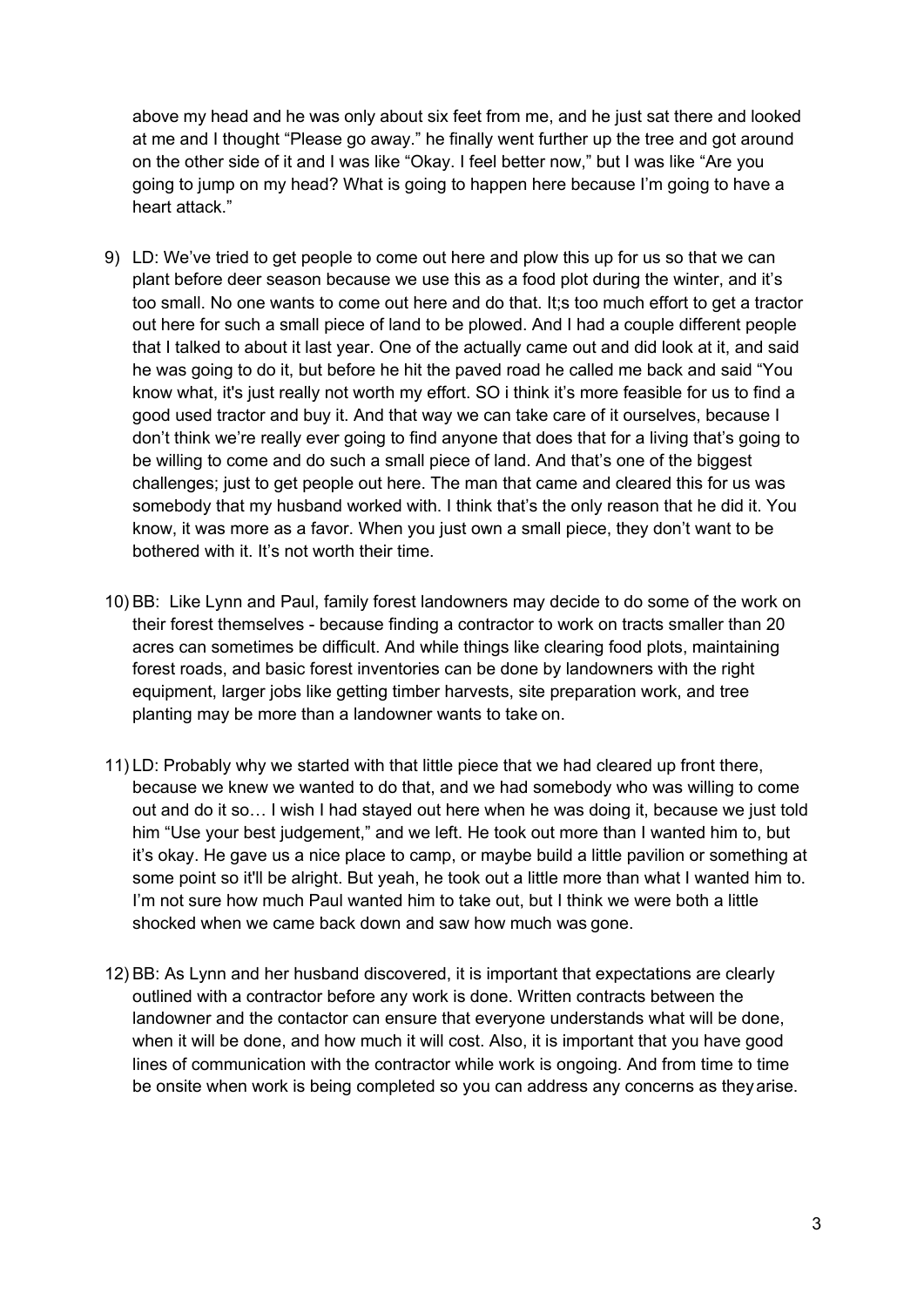- 13) LD: Yeah, I think what I need to do is some research to figure out what should be or what was at one time growing down here, and then what we can do to kind of encourage that. But really we've got to open it up a little bit because otherwise nothing's going to- as far as grasses- nothing's going to grow. I mean it doesn't. It's June and you can see how much we've got. It's almost all hardwoods. A pine tree, here and there, and you can see how many of them are so little. It gets kind of thick. I feel like we need to thin it a little to open it up, but that's what I wanted to do to this open area right here. But instead we had that man just come in and knock things down. If we do anything back through this area, I just want to thin it. I don't want a bulldozer to come back here and knock things down. I just want to open it up a little bit because it gets really dark back in here. The canopy is real full, especially in the summertime. There's almost no grass growing. There's- I mean there's nothing. It's just ground for the most part. Especially when you get back in there to where it gets a little but thicker, so I would like to eventually thin it, if for no other reason than just to open it up a little bit.BB: I think Lynn has the right idea. Do some research to figure out what species are best suited to your forest, determine what you have currently growing on site, and then start with small, manageable projects that will help you meet your goals. And as you go along, document what you do and how it turns out. This can be in writing, or with photographs. This gives you a way to see how far you have come, and gives you hope and inspiration for future land management projects.
- 14) LD: I've got a list of native grasses and I want to kind of see if I can't plant some of them out here. Because I'd kind of like to try to restore it with some of what should be out here, and I need to research that, because I don't know what should be growing here as opposed to what actually is growing here. Yeah, I mean I know we'll never get it back to what it once was. I mean, if we could encourage some of the trees that should be growing here to grow here then I think that would be a step in the right direction. And I think that's another one of the challenges we're going to face is trying to get someone down here with the equipment to do it that's willing to put in the time and the effort. We could come down with a chainsaw and cut some of these small trees out ourselves, but to really thin it out the way that it probably needs to be… Because, the canopy is thick back here and it's strange because like during hunting season I sit in that little shack over there a lot and it's so interesting to me because this is the west over here, and it get's so dark on this side before it does on this side, and it's just because of all the tree cover, you know? I'll still be able to see into this open field but if I turn around and look the other way I can't see anything, and it's just because of the tree cover. That's why there's not much growing back here either. It's just mostly leaf litter everywhere.
- 15) BB: It is easy to become overwhelmed. You could probably hear it in Lynn's voice. One thing I suggested to her was that they take a small area, an acre, or even 1/10 of an acre and make improvements, then build on that over time as they start to see results. This mini-management project approach is a good way to try new management ideas before you implement them across your entire forest, just to see if they will work and give you the results you hope for. No matter what improvement you decide to make, always keep in mind your goals, and why you love the land.